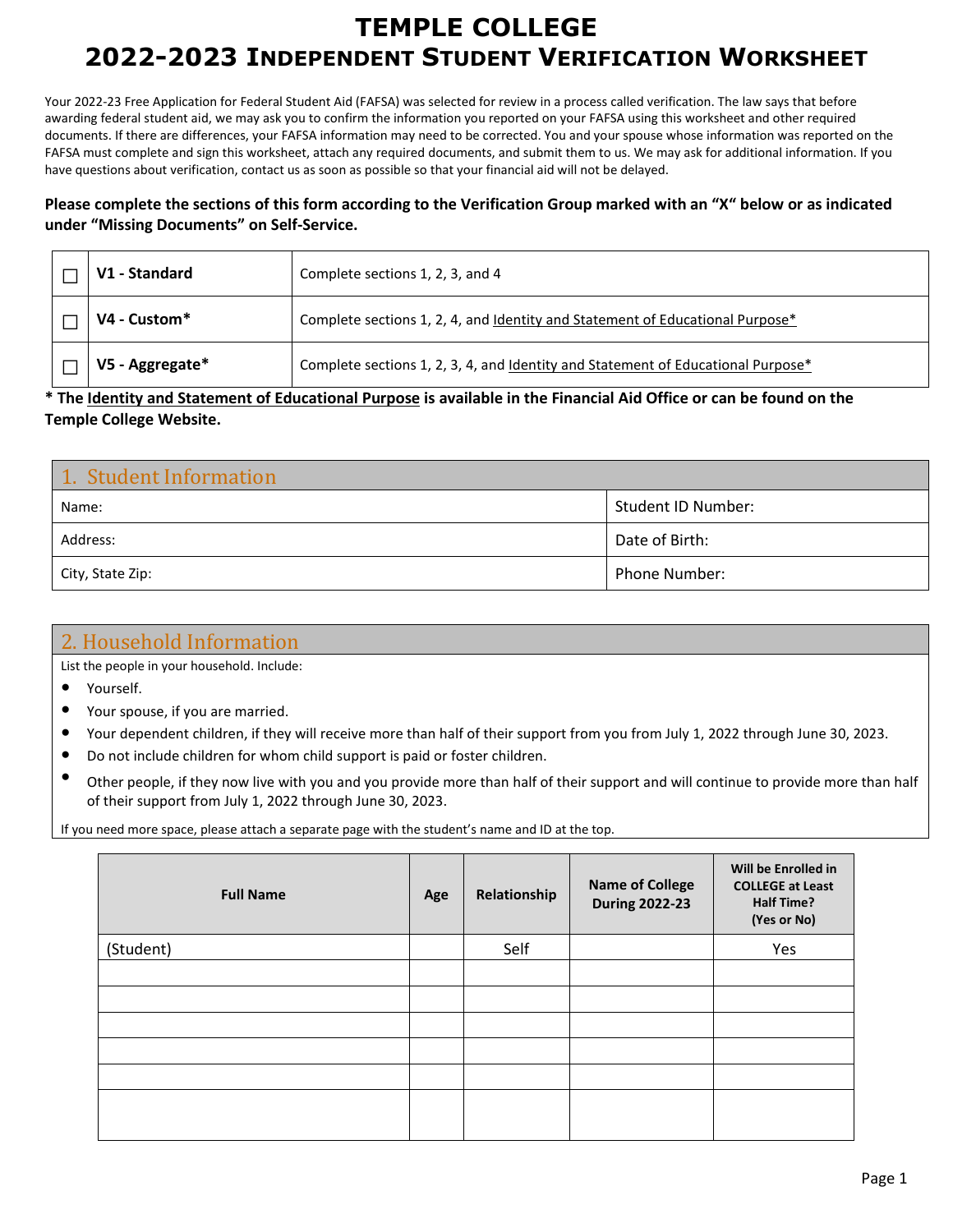## **TEMPLE COLLEGE**

## **2022-2023 INDEPENDENT STUDENT VERIFICATION WORKSHEET**

Student Name:\_\_\_\_\_\_\_\_\_\_\_\_\_\_\_\_\_\_\_\_\_\_ Student ID #\_\_\_\_\_\_\_\_\_\_

#### Tax Forms and Income Information

□

□

**STUDENT Tax Filing Information** (Required: Check only one box below):

Check here if you filed a federal income tax return for 2020. **REQUIRED:** If student used the **IRS DRT** in "*FAFSA on the Web*" to transfer 2020 income tax information into the FAFSA, no further action is required. If the **IRS DRT was not used**, the student must provide a copy of his or her **2020 IRS Tax Transcript**.

Check here if you **worked in 2020** but will not file and are **not required to file** a 2020 federal income tax return. **REQUIRED:** You must contact the IRS

□ to request a **Verification of Nonfiling** using **IRS Form 4506-T**. You **MUST ALSO** complete the table on **page 3** and attach copies of all 2020 W-2 forms, or an equivalent document, issued to you, the student.**\***

Check here if you were **not employed in 2020** and are not required to file a 2020 income tax return. **REQUIRED:** You **MUST** contact the IRS to request a **Verification of Nonfiling** using **IRS Form 4506-T**. You **MUST ALSO** write on the lines below to explain what income or other financial resources were used to cover expenses such as housing, utilities, food, etc. **DO NOT LEAVE BLANK!**

• **SPOUSE'S Tax Filing Information** (Required: Check only one box below):

□ Check here if your spouse filed a federal income tax return for 2020. **REQUIRED:** If your spouse used the **IRS DRT** in "*FAFSA on the Web*" to transfer 2020 income tax information into the FAFSA, no further action is required. If the **IRS DRT was not used**, your spouse must provide a copy of his or her **2020 IRS Tax Transcript**.

□ Check here if your spouse **worked in 2020** but will not file and is **not required to file** a 2020 federal income tax return. **REQUIRED:**  Your spouse must contact the IRS to request a **Verification of Nonfiling** using **IRS Form 4506-T**. Your spouse **MUST ALSO** complete the table on **page 3** and attach copies of all 2020 W-2 forms, or an equivalent document, issued to your spouse.**\***

Check here if your spouse was not employed in 2020 and are not required to file a 2020 income tax return. Required: Your spouse **MUST** contact<br>The IRS to request a Verification of Nonfiling using IRS Form 4506-T. Your spo other financial resources were used to cover expenses such as housing, utilities, food, etc. **DO NOT LEAVE BLANK!**

\_\_\_\_\_\_\_\_\_\_\_\_\_\_\_\_\_\_\_\_\_\_\_\_\_\_\_\_\_\_\_\_\_\_\_\_\_\_\_\_\_\_\_\_\_\_\_\_\_\_\_\_\_\_\_\_\_\_\_\_\_\_\_\_\_\_\_\_\_\_\_\_\_\_\_\_\_\_\_\_\_\_\_\_\_\_\_\_\_\_\_\_\_\_\_\_\_\_\_\_

\_\_\_\_\_\_\_\_\_\_\_\_\_\_\_\_\_\_\_\_\_\_\_\_\_\_\_\_\_\_\_\_\_\_\_\_\_\_\_\_\_\_\_\_\_\_\_\_\_\_\_\_\_\_\_\_\_\_\_\_\_\_\_\_\_\_\_\_\_\_\_\_\_\_\_\_\_\_\_\_\_\_\_\_\_\_\_\_\_\_\_\_\_\_\_\_\_\_\_\_\_\_\_\_\_\_\_\_\_\_\_\_\_\_\_\_\_\_\_\_\_\_\_\_\_\_\_\_\_\_\_\_\_\_\_\_\_\_\_

**WARNING: If you purposely give false or misleading information on this worksheet, you may be fined up to \$20,000, sent to prison, or both.**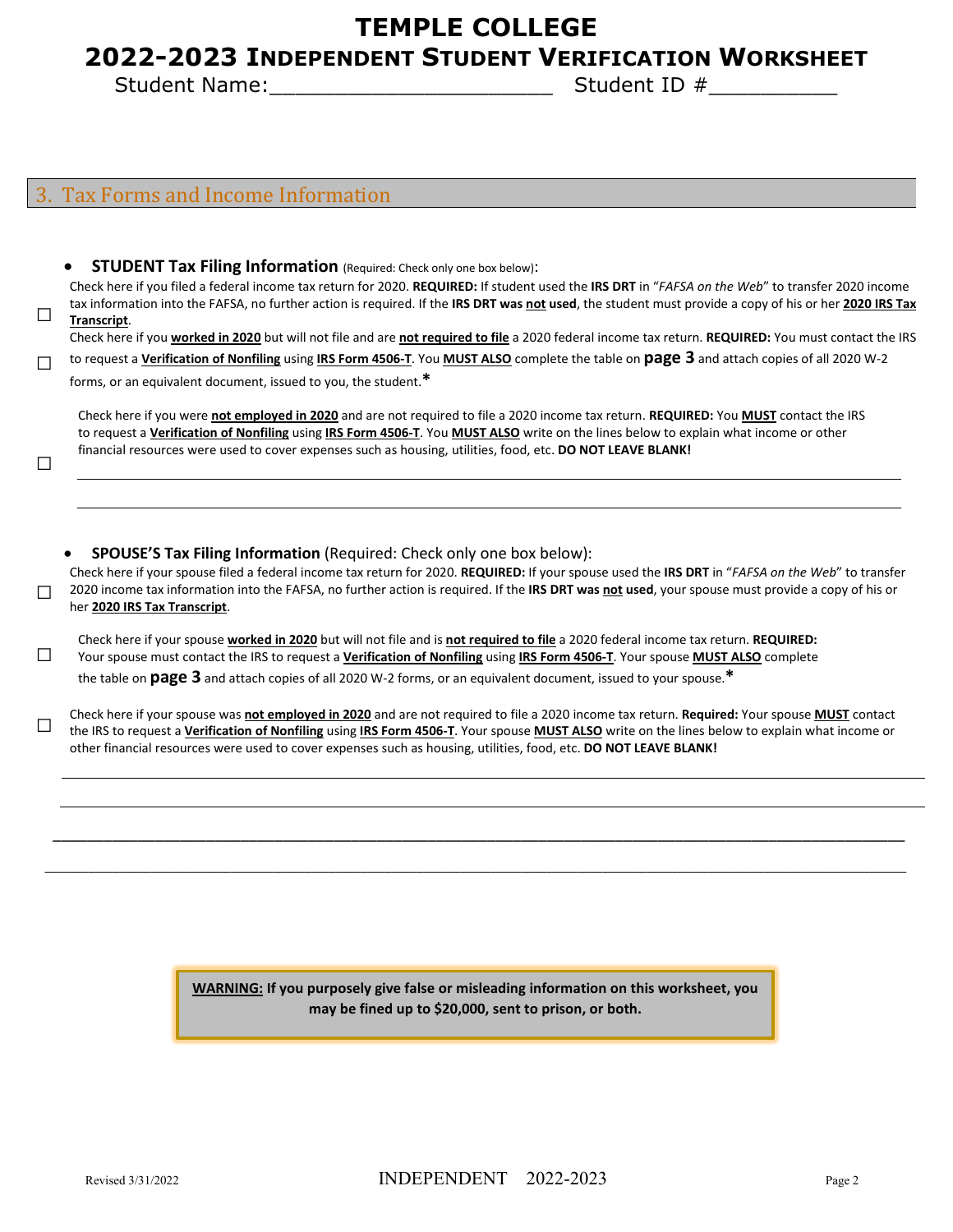### **TEMPLE COLLEGE**

### **2022-2023 INDEPENDENT STUDENT VERIFICATION WORKSHEET**

Student Name:\_\_\_\_\_\_\_\_\_\_\_\_\_\_\_\_\_\_\_\_\_\_ Student ID #\_\_\_\_\_\_\_\_\_\_

### 3. Tax Forms and Income Information Continued \*

### Verification of 2020 Income Information for Student Nontax Filers

The instructions and certifications below apply to the student and spouse, if the student is married. Complete this section if the student and spouse will not file and are not required to file a 2020 income tax return with the IRS.

#### Check the box that applies:

**STEP 1**

- The student and/or spouse were not employed and had no income earned from work in 2020.
- $\Box$  The student and/or spouse were employed in 2020 and have listed below the names of all employers, the amount earned from each employer in 2020, and whether an IRS W-2 form or an equivalent document is provided. [Provide copies of all 2020 IRS W-2 forms issued to the student and spouse by their employers]. List every employer even if the employer did not issue an IRS W-2 form.
	- If more space is needed, provide a separate page with the student's name and ID number at the top.

| <b>Employer's Name</b>                         | IRS W-2 or an              | <b>Annual Amount</b> |
|------------------------------------------------|----------------------------|----------------------|
|                                                | <b>Equivalent Document</b> | Earned in 2020       |
|                                                | Provided?                  |                      |
| (Example) ABC's Auto Body Shop                 | Yes                        | \$4,500.00           |
|                                                |                            |                      |
|                                                |                            |                      |
|                                                |                            |                      |
|                                                |                            |                      |
|                                                |                            |                      |
| <b>Total Amount of Income Earned From Work</b> | \$                         |                      |

Provide documentation from the IRS or other relevant tax authority dated on or after October 1, 2021 that indicates a 2020 IRS income tax return was not filed with the IRS or other relevant tax authority, or a signed statement certifying that the individual attempted to obtain confirmation of nonfiling from the IRS or other relevant tax authority and was unable to obtain the required documentation.

#### **STEP 2**

- Check here if confirmation of nonfiling or a signed statement is provided.
- Check here if confirmation of nonfiling or a signed statement will be provided later.

**WARNING: If you purposely give false or misleading information on this worksheet, you may be fined up to \$20,000, sent to prison, or both.**